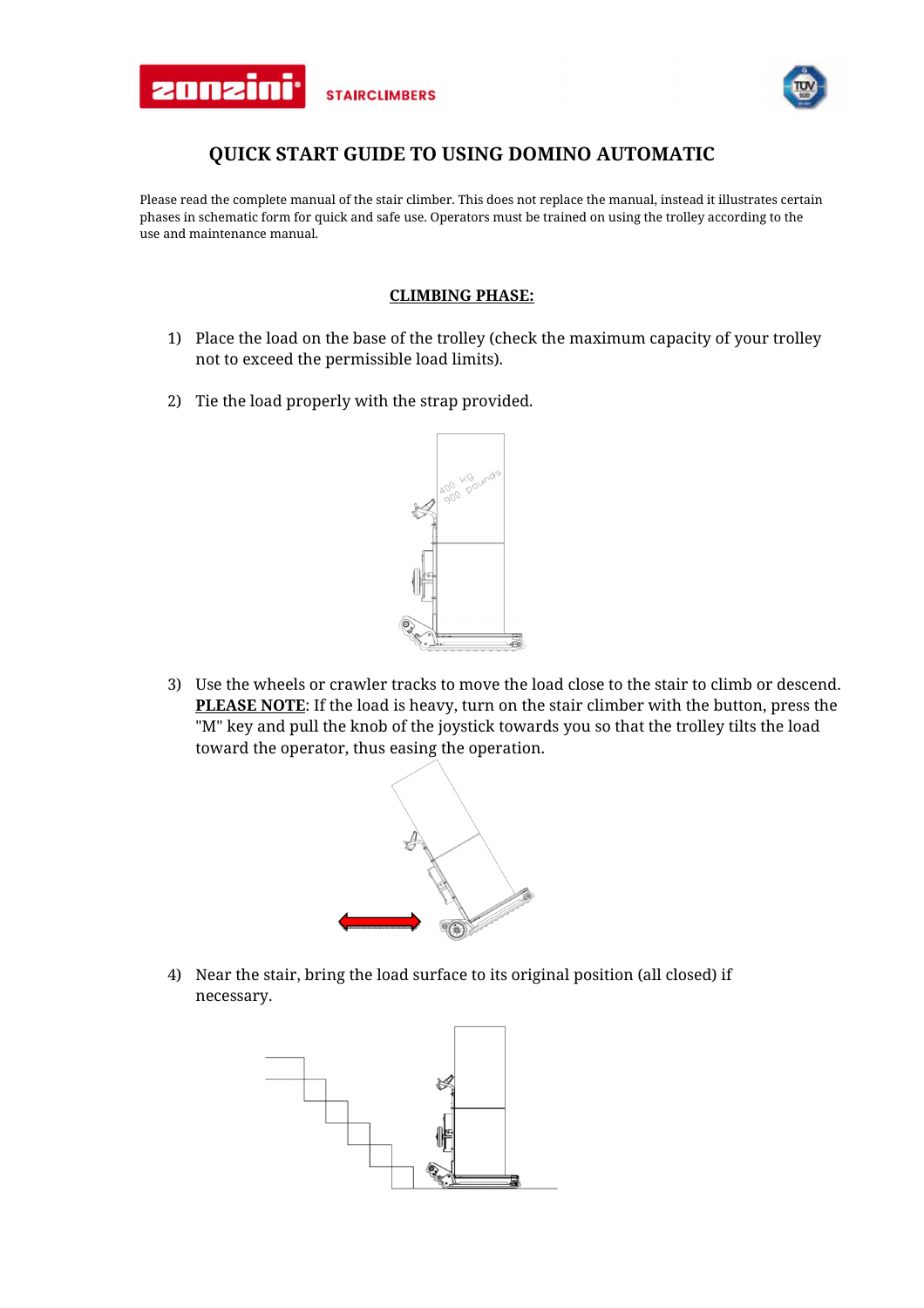



5) Press the "Automatic" button on the control keyboard and wait for the load to be automatically tilted towards the operator.



- 6) Start climbing the stair by modulating the speed with the joystick and waiting for the piston to automatically tilt the load as you ascend. If necessary, stop to check the stability of the load.
- 7) While moving, verify that automatic tilting set by default on the trolley is sufficient to guarantee the stability of the load, otherwise press the "M" key and manually adjust the load surface tilting with the joystick.

PLEASE NOTE: a tilting different from the default one may be necessary for particularly bulky loads or for stairs with non-standard inclination.



Overturning load danger.

It is crucial for the tracks to always rest firmly on the steps below and therefore be in contact with the staircase. It is strictly forbidden to try and pull the load towards you because when the automatic mode is engaged, this involves AUTOMATIC CLOSURE of the actuator and thus load instability.

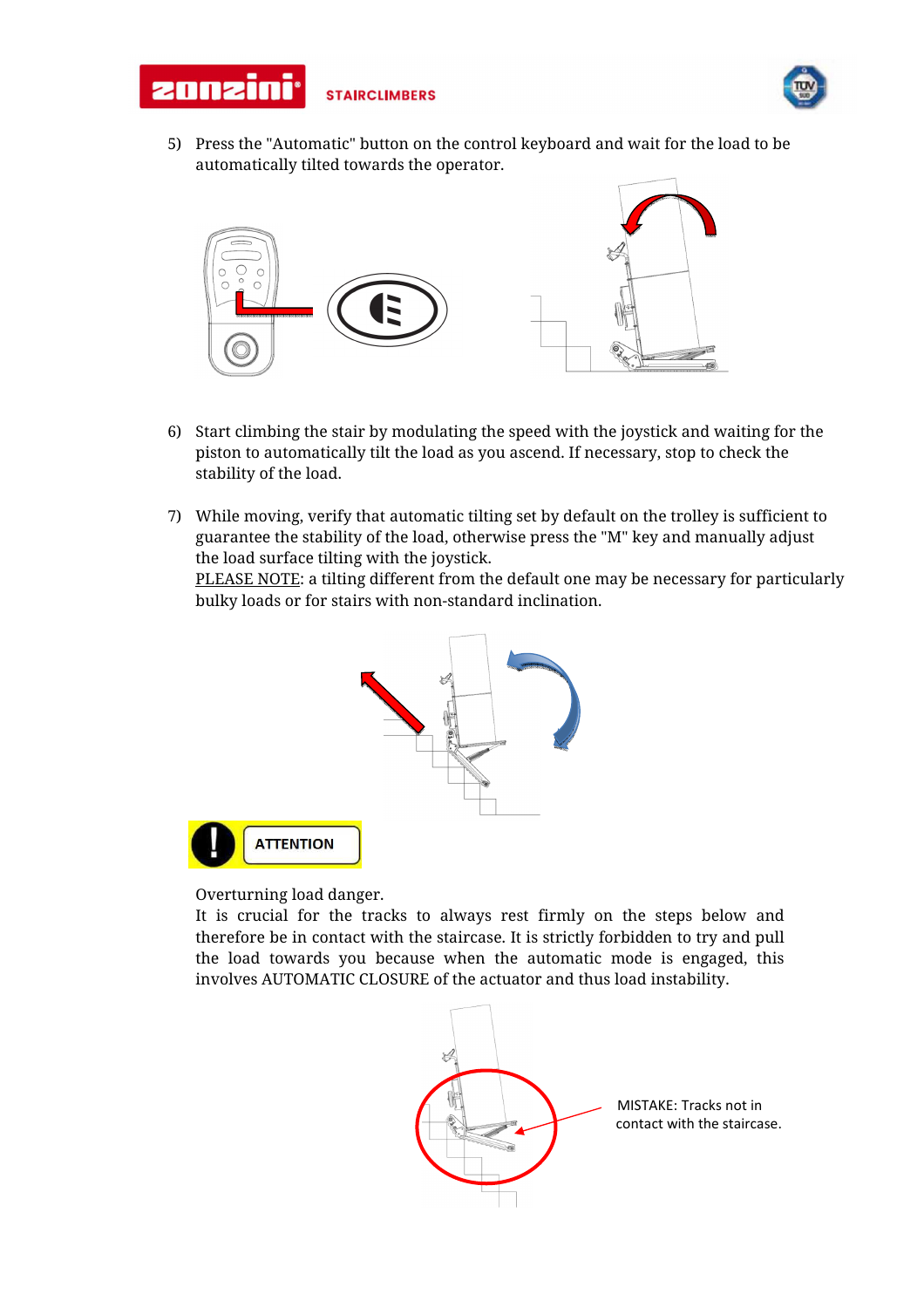



- 8) Continue climbing by adjusting the speed with the joystick so that it is suitable to the volume, weight and fragility of the load carried.
- 9) Once the stair has ended, when you reach the last step, **identify the balance point of the load**, **stop and lightly pull the trolley towards you through the handle**. Then, wait for the automatic closing of the crawler tracks. **Always keep a firm hold of the control handle when moving the load surface, to ensure that the trolley remains stable.** When the rear part of the tracks is resting on the landing and while the actuator is completing the closure, move the trolley with the joystick to a more secure position on the landing. **Pay particular attention to the equilibrium position of the load during this stage to prevent the load from being supported by the operator and to make sure that the automatic closing mode can be activated and completed properly.**



10) Through the joystick, rotate the load on the landing and start a new flight of stairs.

## **DESCENT PHASE:**

11) When you are on the landing and you must descend the flight of stairs, **slowly approach with the crawler tracks and detect the balance position of the load. IMPORTANT**: **Never lean beyond the balance point, danger of overturning the load!**